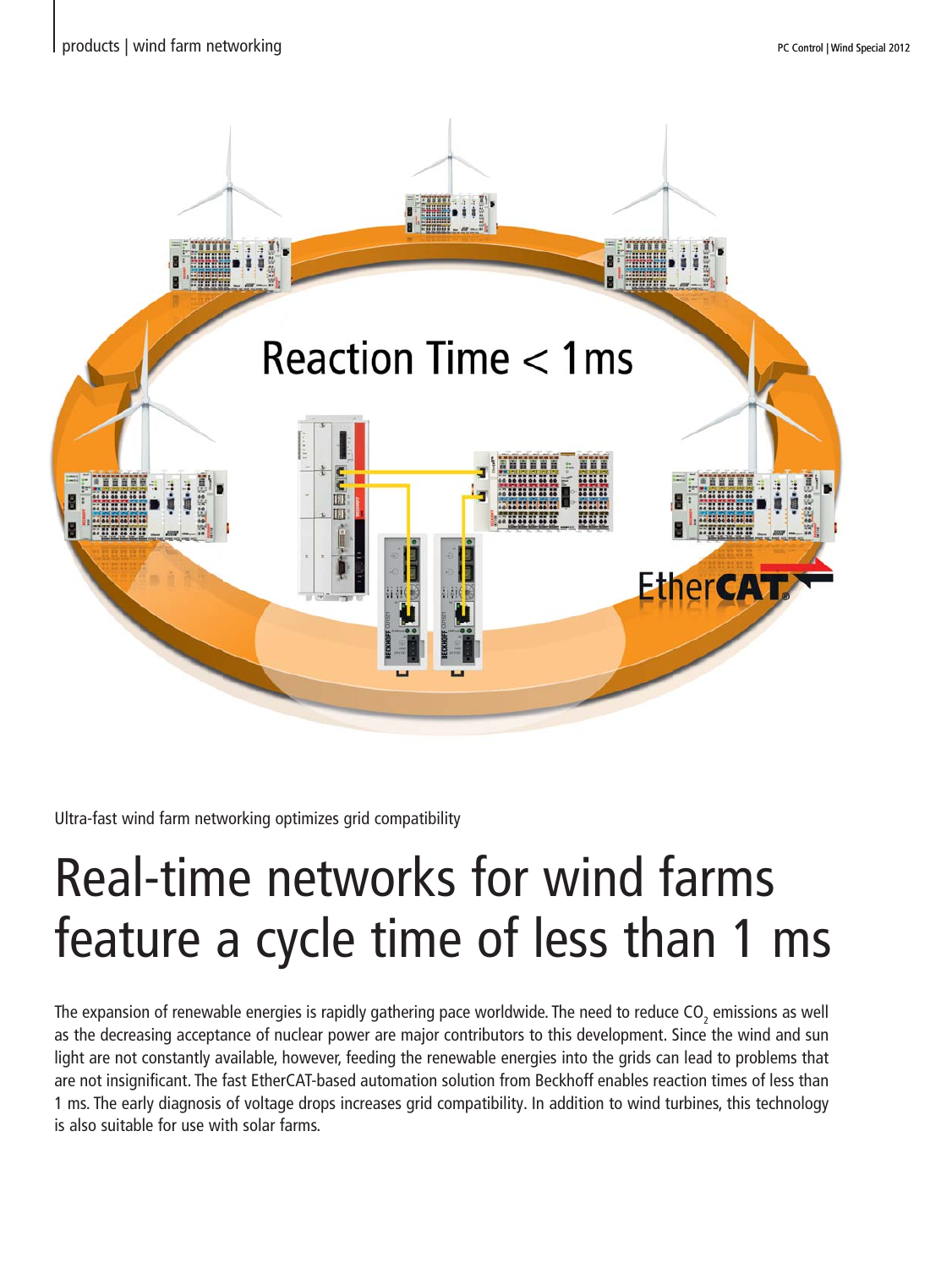Initial steps have already been taken in this direction: Many international grid connection regulations – the so-called Grid Codes – now prescribe LVRT capability (Low Voltage Ride Through) for every wind turbine. This means that, in the case of sudden changes of voltage in the grid, due to short circuits for example, the plant must remain connected to the grid for a defined period of time and must feed in defined reactive currents for fault-finding and to support the voltage. Subsequently, it must return within a few seconds to full active power feed-in. The demanded reactive currents depend on the depth of the voltage drop and must be applied, depending on the requirement, at the wind turbine or at the grid connection point.

On this basis, every modern wind turbine is today able to react appropriately to a voltage drop in the grid. Wind farms are becoming increasingly large and installations of up to 500 MW are no longer a rarity. In view of the size of the internal power networks in the wind farm, LVRT conditioning executed purely at turbine level at the grid connection point often does not produce the effect desired by the grid operator. Due to the impedances lying between them, the voltages differ between the turbines and the grid connection point. This means that each wind turbine reacts differently to the changes in the grid. Also, the reactive currents fed in at turbine level are not identical to the resulting reactive current at the grid connection point.

The Beckhoff solution is designed to deal with this problem and enable a coordinated reaction of the entire wind farm to a voltage drop in the grid. In this way, the solution achieves a defined behavior of the entire farm at the grid connection point.

So far the following values have been regulated for the feed-in of wind turbines or wind farms:

- LVRT and local voltage limitation (temporal requirement of the control time:  $< 10$  20 ms)
- Active power as well as reactive power or voltage (temporal requirement of the control time: 1 s - 60 s) **[1]** Hau, Melanie and Shan, Martin. Windparkregelung zur Netzintegration. 16<sup>th</sup> Kassel Symposium

Due to the temporal requirements, the reaction in the LVRT case is presently realized at the turbine level in the converter. The delays in the control loop which occur due to centralized conditioning by a farm controller would hamper the attainment of the demanded dynamics.

The voltage/reactive power level is realized at the wind farm level; only in this way can a set point value specified for the grid connection point also be achieved there. In conjunction with a weak grid connection and a Q(U)-characteristic, the high dynamics (control time 1 s) sometimes demanded represent a challenge here.

## Wind farm networking with EtherCAT

The 2011 lecture by Melanie Hau and Martin Shan [1] on the subject of "Wind farm control for network integration" (see also article on page 30) showed that the speed of the wind farm networking and that of the turbine automation fieldbus both exert a significant influence on the attainable dynamics in the control of the voltage or reactive power in a wind farm.

This is precisely the point of attack of the Beckhoff solution, which is based on wind farm networking using EtherCAT. Wind farm networking has so far been realized using Ethernet. Ethernet fiber optic cables are used for the connection of the individual wind turbines to the master computer. Since EtherCAT is based on Ethernet and thus fully compatible with it, the same physics can be applied when using EtherCAT. The subject of cable redundancy is also fully solved with EtherCAT. The fiber optic cable ring in the wind farm is closed at the farm master. The necessary TCP/IP communication can take place via switch port terminals within the EtherCAT I/O system. The highlight here is that not only a significantly higher transmission rate is achieved by using EtherCAT, but also that significant cost benefits result in comparison with the redundancy-capable switches that have been used so far.

Energy Systems Technology, 2011. http://www.iwes.fraunhofer.de/de/publikationen0/uebersicht/publikationen\_veroeffentlichungengesamt/2011/windparkregelungzurnetzintegration.html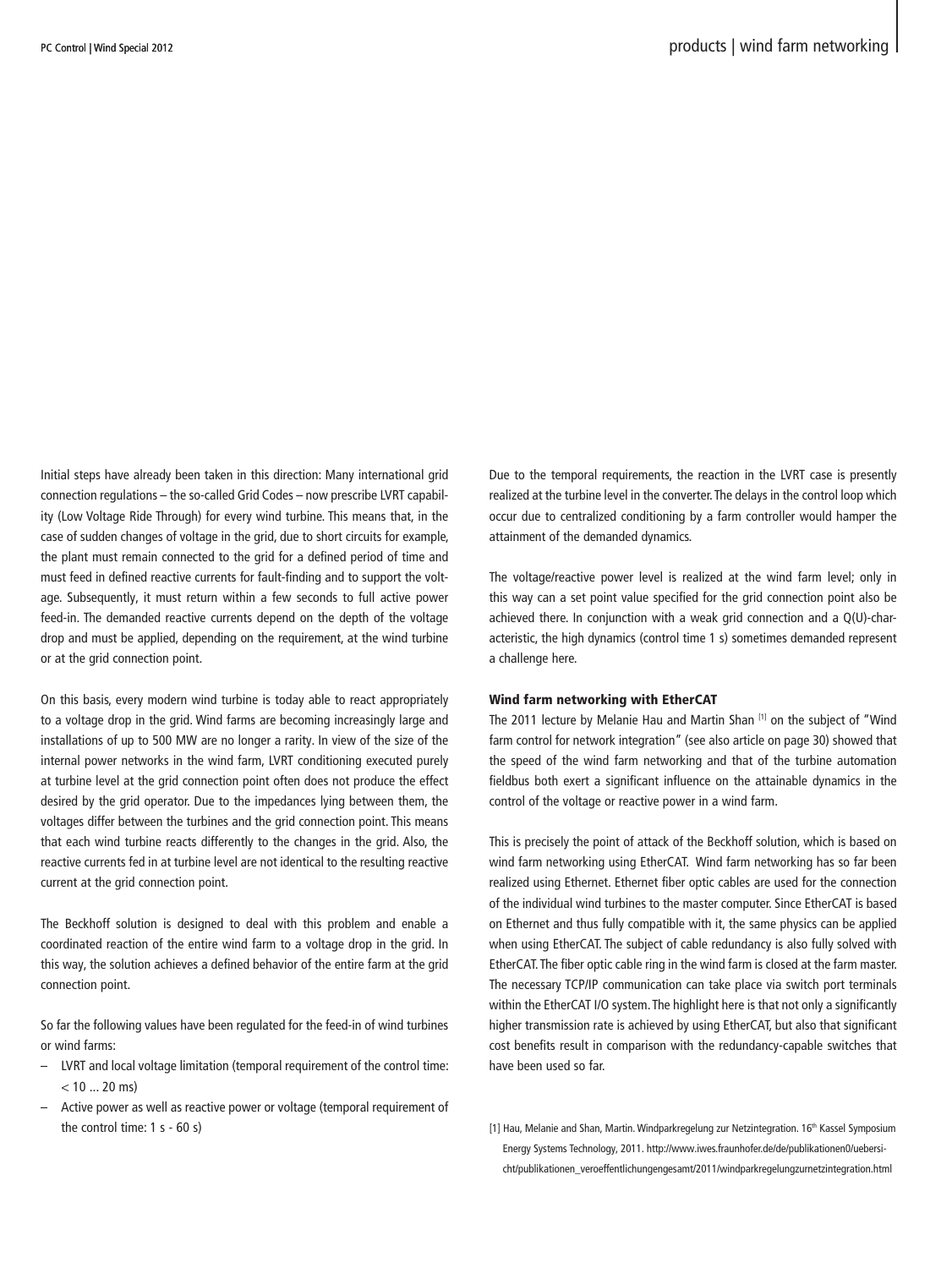

**SDLWindV-Feed-in of reactive current in the case of a grid fault (**Source: SDLWindV)

## Power measurement at 10,000 samples/s

EtherCAT significantly increases system speed: A fully occupied EtherCAT telegram containing 1500 bytes can be sent by the master and received again in an impressive 77 μs. Assuming a process image of 50 input bytes and 50 output bytes for each wind turbine, the process image of a wind farm with more than 150 wind turbines can be refreshed in less than one millisecond. If the speed requirements or the number of wind turbines should significantly increase, several EtherCAT rings can also be realized on one master.

In addition there are further new technologies realized with EtherCAT: for instance, oversampling functionality permits the measurement or the output of signals in the field with a frequency of up to 100 kHz. This oversampling technology is used, for example, for the measurement of the current and the voltage at the grid connection point with the aid of the EL3773 EtherCAT Power Measurement Terminal. The sampling frequency here is 10 KHz.

The Distributed Clock function of an EtherCAT device, with a resolution of 1 ns and an accuracy of 10 ns, permits the temporal synchronization of measured and control values in a time window significantly smaller than 1 μs, since all Distributed Clocks in an EtherCAT topology are synchronized by propagation delay measurement. On the basis of this function the measured values in a wind farm can be synchronized extremely well. Even the synchronization of the IGBTs of converters within a wind farm can be achieved with this technology. To this end, both the turbine manufacturer and the converter supplier must be brought on board.

## Wide range of applications due to open control technology

In summary, this means that, using available standard components, a wind farm controller can be realized that makes a defined reaction of the entire wind farm to a voltage drop in the grid possible at the grid connection point. Outside the fault case, too, highly dynamic voltage or reactive power controllers can be implemented in the wind farm for weak grid connections.

Due to the openness of the EtherCAT system, this solution is possible with controllers from third-party vendors as well: Master and Slave interfaces for all common fieldbus systems (such as PROFIBUS, PROFINET and CANopen) are available for the EtherCAT Terminal system. Serial protocols are available for most interfaces; communication can alternatively be accomplished with parallel wiring.

The EL3413 EtherCAT Power Measurement Terminal, which is equipped with a direct 690 Volt connection, can be used on any wind turbine for checking the controller. Extra signals such as weather data can be collected simply and inexpensively via this topology.

Author: Dirk Kordtomeikel, Business Manager Wind Energy, Beckhoff